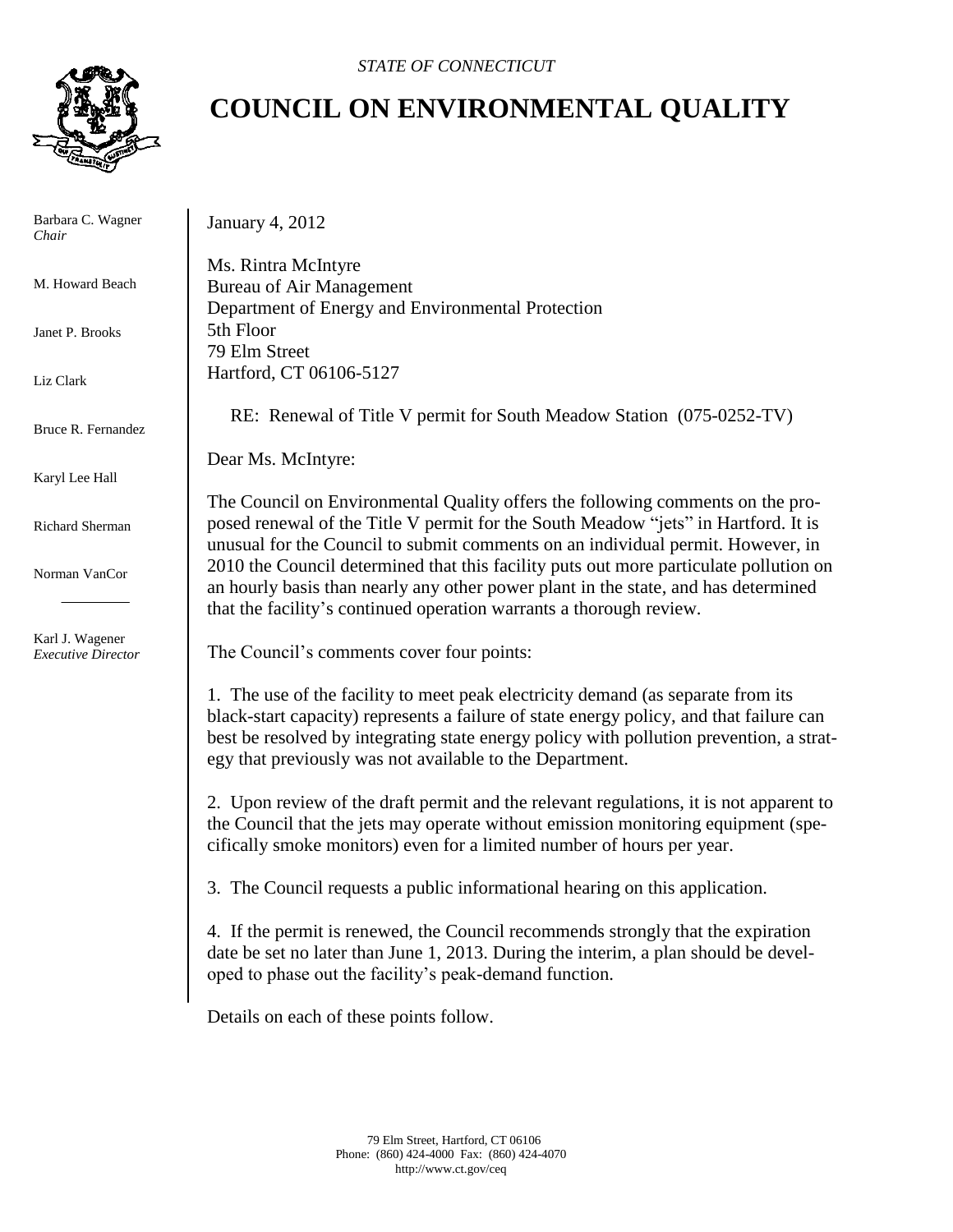**1. The use of the facility to meet peak electricity demand (as separate from its black-start capacity) represents a failure of state energy policy, and that failure can best be resolved by integrating state energy policy with pollution prevention.**

This permit stands as a superb illustration of the need to integrate energy and environmental policies and presents an opportunity to solve an environmental challenge through improvements to state energy policy.

The South Meadow jets operate infrequently because the electricity they generate is the most expensive on the grid. There would be virtually no need for this facility if it were not called upon to provide reliable electricity on days of excessive demand – days which usually coincide with the state's worst air quality. A particularly good example of such a day was September 2, 2010, during which Hartford- area residents breathed the highest levels of ambient ozone that they had breathed in more than two years along with the particulates from the South Meadow facility.

The term "excessive demand" in the previous paragraph was chosen deliberately. High demand for electricity on hot days is predictable, but the actual peak of demand is considerably higher when customers are using inefficient air conditioners and other appliances. There are several strategies available for reducing peak demand and/or meeting the grid's reliability goals that do not involve the generation of additional electricity from highly-polluting power plants in order to keep inefficient air conditioners operating.

Resorting to the use of expensive kerosene-fueled jets to meet electricity demand on days of unhealthful air quality is the consequence of past energy policies that failed to promote efficiency sufficiently. To rectify this unfortunate product of past failures, the DEEP should outline a strategy for reducing peak demand that will preclude the need for the jets to operate.

The black-start function is a separate matter. The Council notes the utility of having black-start capability on the grid. Given the infrequent need for such a function, the Council sees no reason to not permit the jets to be maintained for that function only.

## **2. The facility must install smoke monitors, at a minimum.**

Upon review of the draft permit and the relevant regulations, it is not apparent to the Council that the jets may operate without emission monitoring equipment, even for a limited number of hours per year. Section III-A-4-a-i of the draft permit requires each turbine engine to have a smoke monitor unless one of two conditions is met. In the Council's analysis, neither of those conditions is met, as the turbines are not used "only to provide emergency heat or power," nor do they operate with any "smoke control apparatus." The requirement for smoke monitors is part of the federally-enforceable State Implementation Plan (SIP). While the parallel state regulation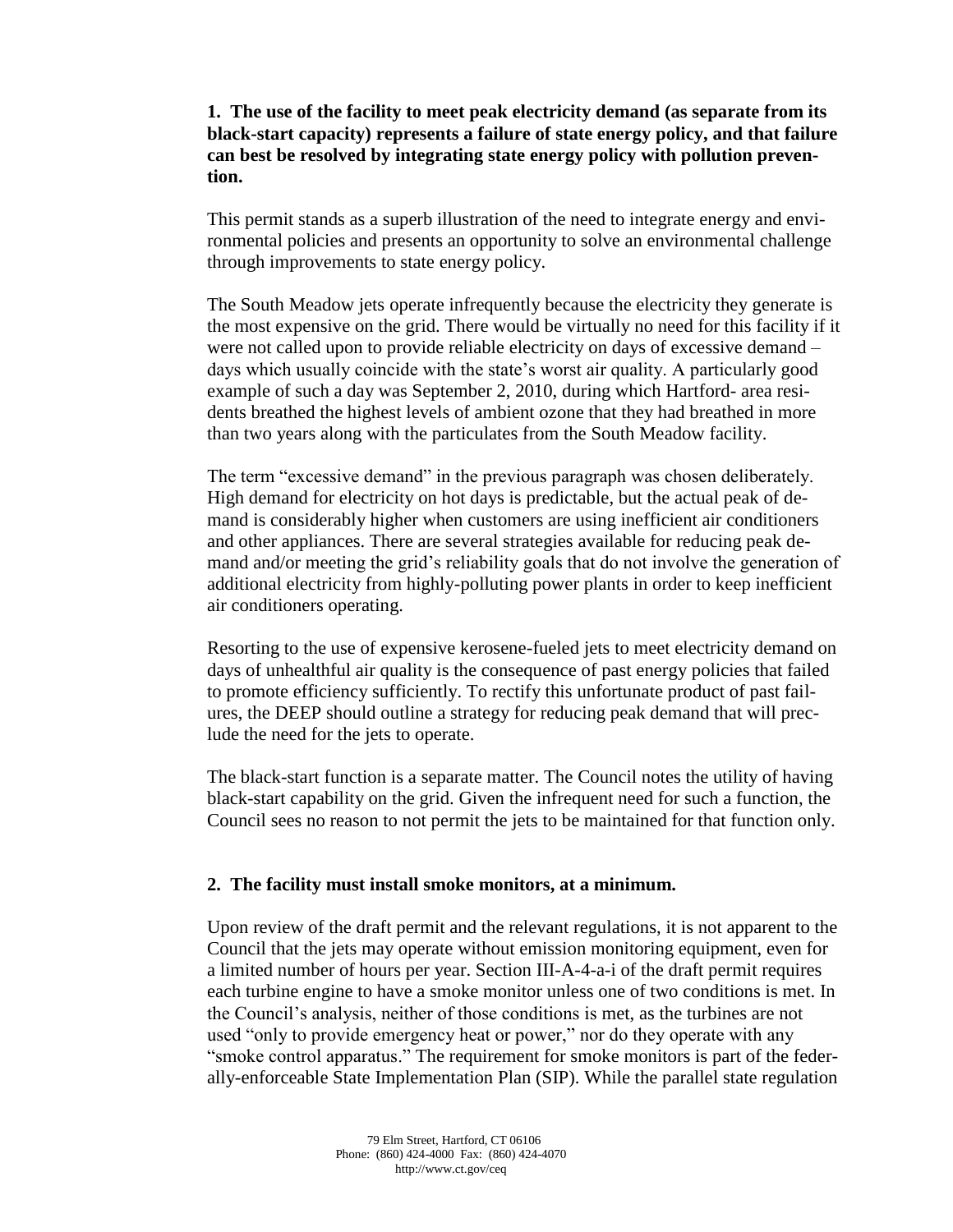(RCSA 22a-174-4(b)(3)) was modified, it is the Council's understanding that the relevant section of the SIP was not modified and therefore still governs operation of the facility.

The Council would like to note that the draft permit is not easily understandable. USEPA guidance on Title V permits (White Paper #2) requires that "…citations and references must be clear and unambiguous and be enforceable from a practical standpoint. " The USEPA further encourages permits to be drafted in a format that is easily understandable to the public. Two examples on page ten illustrate how this draft permit cannot be easily understood, specifically with regard to the question of whether Continuous Emission Monitoring (CEM) must be installed:

 $\bullet$ "The Permittee shall install opacity CEM equipment for each Pratt & Whitney turbine engine with the maximum rated heat input greater than 250MMBtu/hr. The Permittee shall operate and maintain installed opacity CEM equipment in accordance with RCSA  $\S$ 22a-174-4(c)(3) and (c)(4) and retain the data generated in accordance with RCSA §22a-174-4(d). [RCSA  $§22a-174-4(b)(1)]"$ 

Almost anyone reading that paragraph will conclude that the permittee will be required to install, operate and maintain opacity CEM equipment on each engine. Is that an accurate conclusion? Only when the reader consults RCSA §22a-174-4(b) does he or she find that there might be applicable exceptions to that requirement. Yet DEEP has access to all of the information that would clarify whether or not CEM equipment must be installed. If DEEP cannot make that determination, who can? If DEEP can in fact make that determination, and has concluded that the facility might qualify for exceptions, then why draft the permit so confusingly?

 $\bullet$ "Any liquid or solid fuel burning equipment with a maximum rated heat input greater than or equal to 250 MMBtu/hr pursuant to RCSA§22a-174-  $4(b)(1)(B)$  shall not apply to any standby fuel burning equipment operating less than one hundred sixty-eight (168) hours in a calendar year. [RCSA  $§22a-174-4(b)(3)(A)]"$ 

This non-sentence clearly is an editorial error, and the reader cannot determine its true meaning. Regardless, the jets are not "standby fuel burning equipment," so the inclusion of this section is mystifying. If it is intended to invoke the possibility of exceptions to the CEM requirement, then the comments above apply here as well: If DEEP knows whether or not CEM is required, then the permit should indicate the actual requirement. The requirement for unambiguous and understandable language is not being met. Why confuse the public or, worse, leave the reader with the impression that CEM will be required if it is not?

Furthermore, aside from the fact that it is unclear that the facility may operate for any amount of time without installing and maintaining smoke monitors (as dis